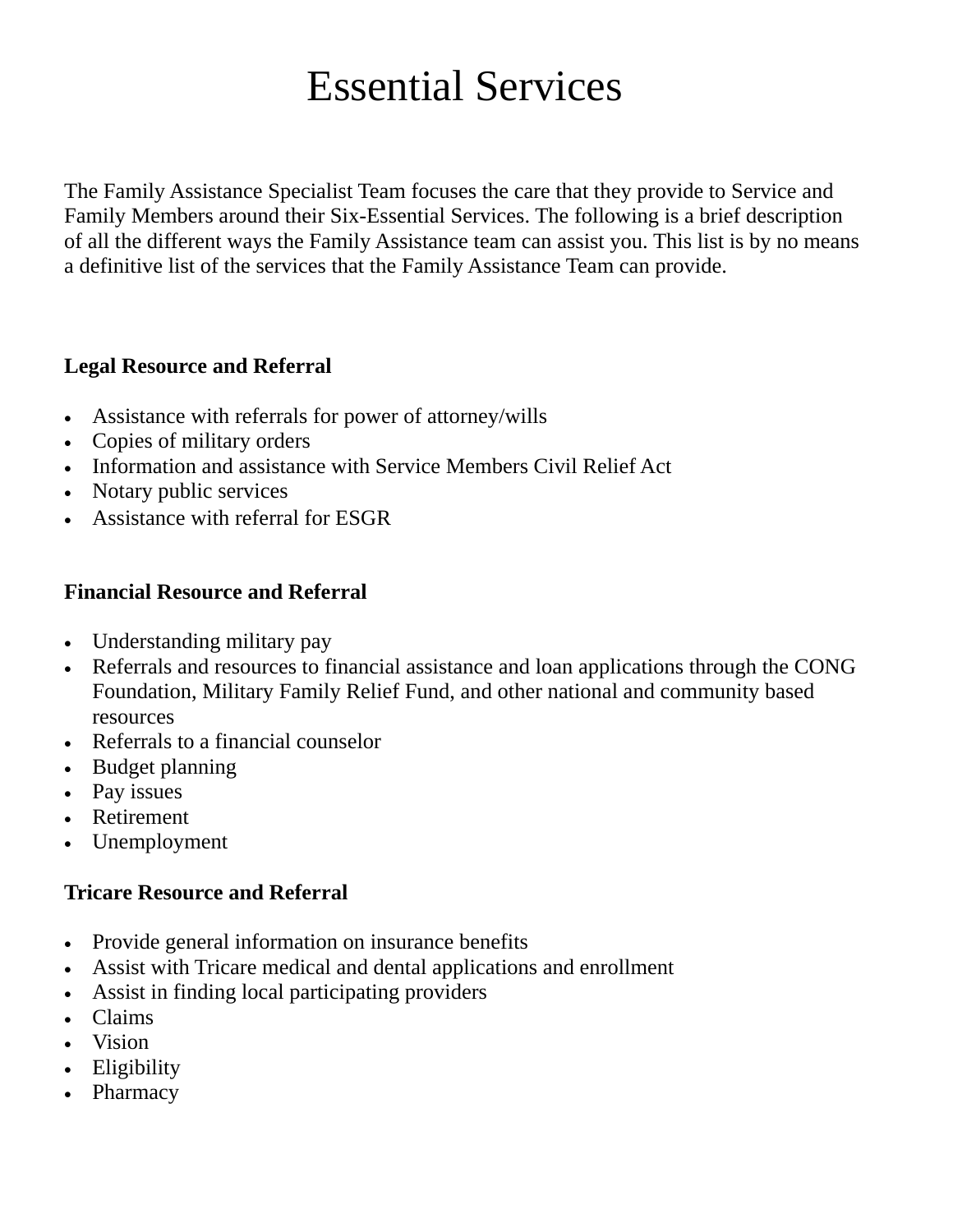

# **ID Cards and DEERS**

- Provide information on DEERS Rapids centers
- Assist in obtaining an ID Card
- Documentation required for an ID card

# **Crisis Intervention and Referral**

- Provide assistance, resources, and referral with the following:
	- Domestic abuse
	- Child abuse/neglect
	- Danger to self and/or others
	- Abuse/neglect of a vulnerable adult
	- Suicide prevention
	- Drug and alcohol abuse
	- Abuse hotline information
	- Local grief counseling
	- Child protective services

# **Community Information and Outreach**

- Provide a list of local community resources, including but not limited to the following:
	- Assist with child care resource and referral
	- Assist with referrals to local financial resources
	- Finding a local FRG to assist with family readiness
	- Child and youth resources
	- Military OneSource/Army OneSource
	- Food banks
	- Education benefits/tutoring programs
	- Shelter services
	- Access to youth and adult Military Family Life Consultants